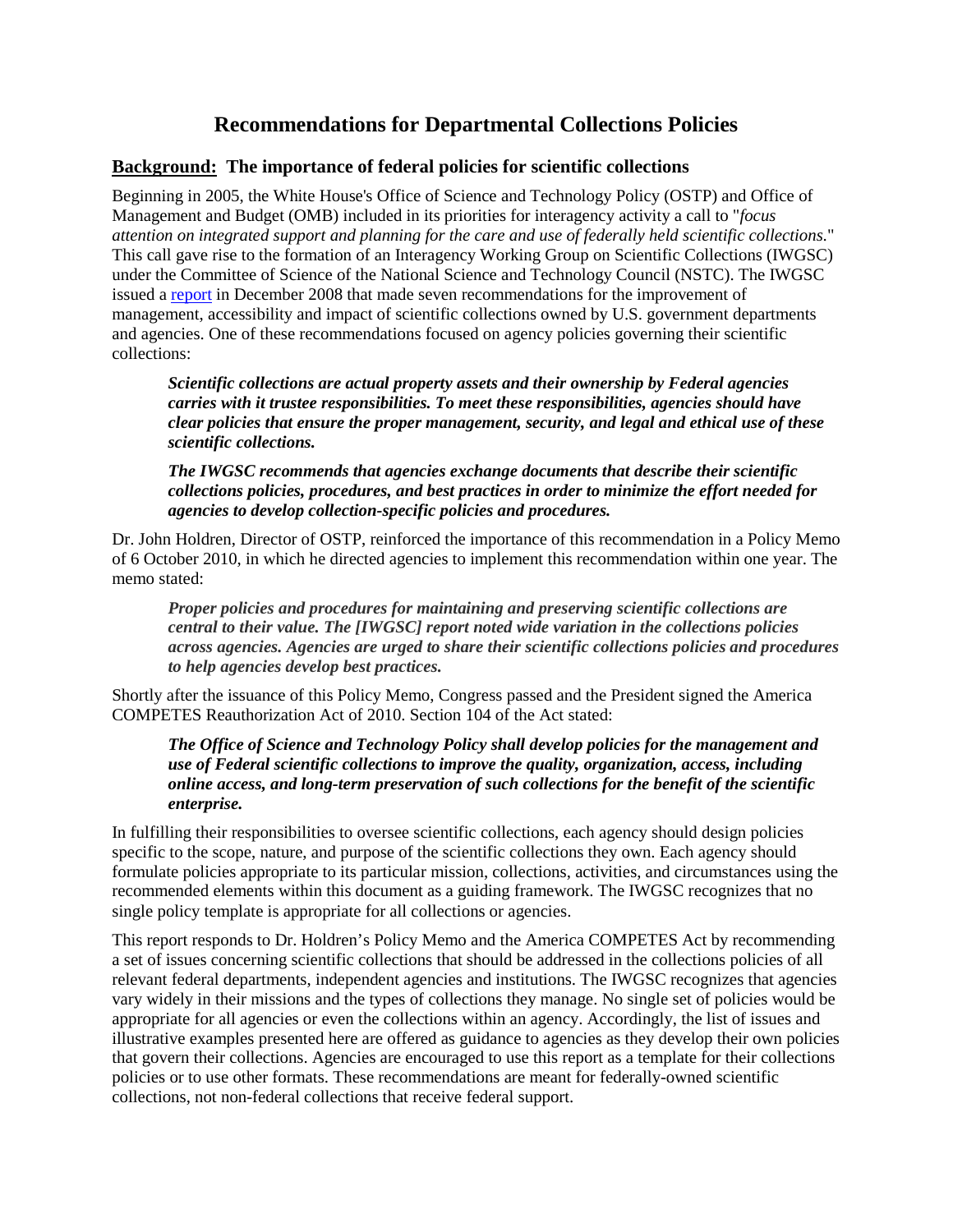The Appendix to this report provides examples of agency policies that address each issue. IWGSC intends to make this report a 'living document' by updating these examples as agencies develop new and innovative approaches to their collections policies. Any changes to this report, other than updates to the Appendix, must be proposed to and approved by the NSTC Committee on Science.

IWGSC is exploring the possibility of creating a single web portal through which the policy documents related to scientific collections at all federal agencies will be accessible. The web portal will facilitate the process of identifying and highlighting new examples of agency policies in the Appendix.

# **Object-based Scientific Collections**

The policy issues highlighted in this report apply to 'object-based scientific collections' (sometimes referred to collectively as 'research resources') as defined in the 2008 IWGSC report.

*Scientific collections...consist of physical objects that are preserved, cataloged, and managed by Federal agencies and other organizations for research and other purposes. Scientific collections do not include art or historical objects, collectibles, or the books and documents that are stored in libraries and archives. The specimens in scientific collections were acquired as objects for scientific study, not for their aesthetic or market value as collectibles.*

Agencies obtain these objects based on their current and potential scientific value in a variety of ways; primarily but not exclusively in the conduct of intramural and federally funded research projects and other legislatively authorized mission activities. In some cases, the objects may be initially considered 'project collections' (sometimes referred to as 'working collections'), under the management of research project teams. In other cases, objects are immediately designated for accessioning into 'institutional collections'. These collections are typically under the long-term direct care of federal collection management staff. In some cases they are managed and/or housed at federal agencies other than the agency that owns the collection or by non-federal entities, under contract, cooperative agreement, grant, or other arrangement. These two categories of collections are defined below.

Project collections are normally evaluated at the end of the research activity or project for which they were obtained. This evaluation determines their potential value for future research, education and exhibition to the agency, Federal Government, research community and general public. Based on this evaluation, decisions are made to:

- Deposit and retain objects in project collections for continued use for emerging research needs by those associated with the project;
- Accession objects into institutional collections to ensure their long-term preservation for access and use by both the intramural and extramural research communities and other qualified users; or
- Dispose of objects or transfer them to another organization, including those outside the Federal Government, if the agency has legal authority to do so.
- 1. **Project collections**. This category of object-based scientific collections can be characterized as consisting of objects that:
	- a. Are primarily used and managed by the research staff associated with a project, commonly being housed in research spaces not designed for long-term collection storage;
	- b. May or may not be made accessible through sample sharing or loan procedures to the research community at the discretion of those associated with the project and in accordance with agency policies;
	- c. Are sometimes completely expended or consumed by destructive analytical techniques used by the research project, or for other purposes such as education that may result in their degradation or destruction; and/or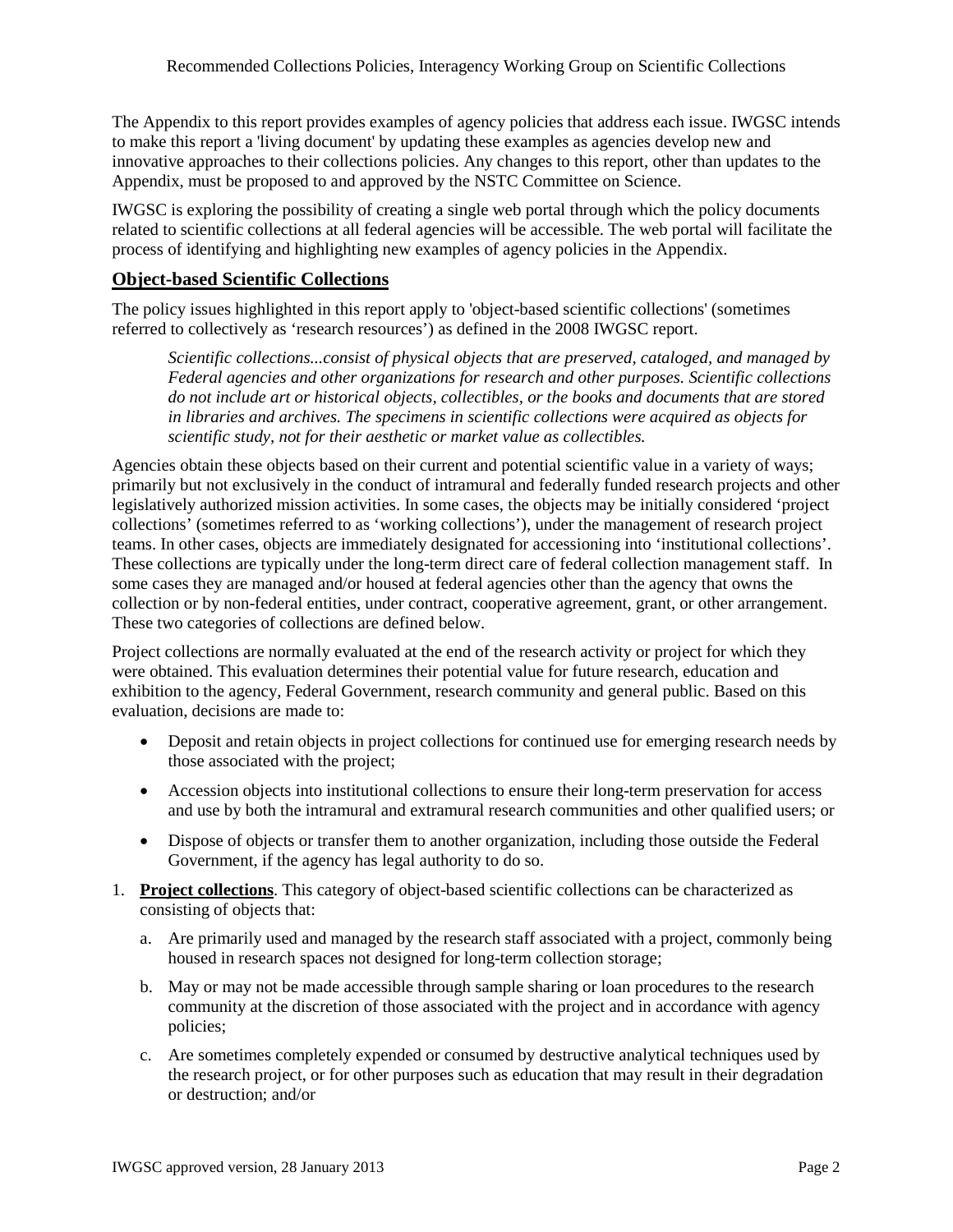- d. Are sometimes documented in non-standardized ways.
- 2. **Institutional Collections**. This category of object-based scientific collections consists of objects that have been identified for long-term preservation and management. Agencies place objects in institutional collections owing to their future value to the Federal Government and the intramural and extramural research communities; including, but not limited to, the staff of the original research project for which they may have been obtained. Institutional collections are critical resources for:
	- Complying with federal statutes and regulations;
	- Supporting agency missions;
	- Validating earlier research findings;
	- Recording historical conditions or events;
	- Re-analysis using new technologies;
	- Use as calibration standards;
	- New and unanticipated research value; and/or
	- Studies of well-characterized research material.

Well-managed institutional collections contain objects that:

- a. Have gone through a formal accessioning process into a collection, along with their associated documentation and archival material (e.g., notes, photographs and maps). The accession process normally includes the entry of standardized data and descriptive information about the object in an institutional database or other electronic record-keeping system;
- b. Are under the authority of collection management staff (e.g., curators, collection managers, conservators, or researchers who have been charged with collection management responsibilities) and are housed in facilities devoted to long-term collection storage;
- c. Are inventoried on a schedule determined by the agency to ensure accountability of the collection;
- d. Are physically labeled in some way with catalog numbers or other unique identifiers linked to the corresponding record in the institutional database or other record-keeping system;
- e. Are normally made available to all qualified users with certain exceptions, including reasons of national security or extreme rarity or fragility of objects;
- f. Are made available to qualified parties through formal loan procedures for research, education or exhibition; and
- g. Are normally preserved long-term except under certain infrequent conditions, described below, which may justify deaccessioning. Agencies with legal authority to deaccession selected objects that have been accessioned into an institutional collection may elect to transfer them to another interested federal agency or a non-federal organization if doing so would increase their scientific impact. If the objects are not transferred and accessioned into another institutional collection, an agency may, as a last resort, donate, destroy, or dispose of them through other means. Deaccessioning and disposal of objects in institutional collections should occur only under circumstances where their long-term management by the agency is no longer justified by their potential use. Examples of these circumstances are:
	- Living material (e.g., individuals or strains in zoos, botanical gardens, seedbanks, culture collections) which, by their very nature, involves death and disposal of individual samples and their ongoing replacement through reproduction, cultivation and culturing;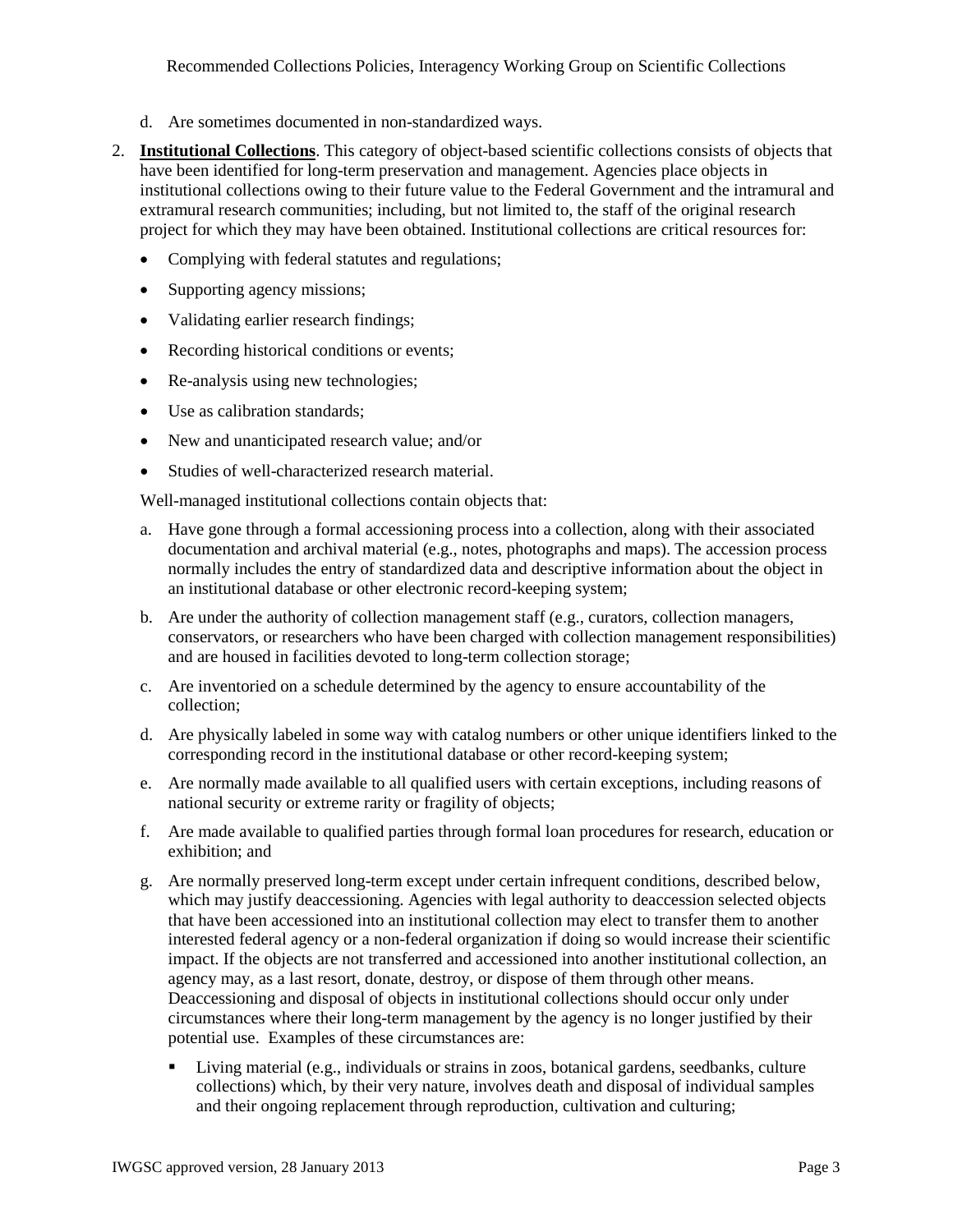- Objects that have lost their research value due to use, accidental damage or loss of associated data, normal deterioration, or other causes;
- Objects that are consumed, in whole or in part, by essential but destructive analytical techniques. This normally requires prior explicit permission from the collection management staff; or
- Objects whose value to the owning agency has decreased over time due to changes in research priorities and directions.

# **Recommendations for Policy Issues to be Addressed**

IWGSC recommends that all federal departments, agencies and institutions with institutional collections as defined above (hereafter referred to as 'agencies') have policies for those scientific collections that address the issues presented below. These issues have been selected because they represent standard, universal topics that all agencies should address in managing their scientific collections. Agencies may wish to address additional issues in their top-level policy documents as they deem appropriate. These agency-level policies will apply to the institutional collections in all sub-agencies and departments. Agencies may also elect to apply their agency-level policies to some or all of their project collections. IWGSC also recognizes and endorses the need to have more specific policies, procedures and guidelines that will differ among those sub-agencies and departments. Agencies are encouraged to develop those in the context of their agency-wide policies. One of the issues presented below addresses the relationship between agency-wide policies and more focused collection-specific policies.

Agencies have the flexibility to include standard operating procedures for collection management in their agency-wide policy documents, in separate procedural manuals, in collection-specific documents, or in other ways they deem appropriate.

Each description of the following issues includes a name (presented in bold font) and a brief description of each issue (presented in italics). This text is provided as guidance to agencies and does not need to be repeated in their policy documents. The Appendix to this report provides one or more illustrative examples of agency-level policies for each issue. These examples are provided only as guidance to agencies. There is no expectation that the specific text in the examples will be used by agencies in their policy documents.

- **1) Collection Mission Statement.** *Scientific collections can serve an agency's mission in diverse ways. Agency policies should describe the role and importance of collections in the overall mission of the agency.*
- **2) Legal authority.** *The legal and/or regulatory authority under which agencies hold and manage collections is very important and should be included in agency-wide collections policies. The legislation, regulations, or other laws related to an agency's authority to obtain, accession and deaccession collections should be listed explicitly in their collections policies.*
- **3) Scope of agency collections.** *Agencies and their component sub-agencies and departments can own a variety of collections with highly varied content. Agency policies should specify the major collections owned by the agency and should describe the kinds of specimens/samples they contain. In addressing this issue, agencies may choose to distinguish the institutional collections from the project collections owned by the agency.*
- **4) Organizational applicability.** *Not all organizational units within an agency may have scientific collections. The section of agency-wide policies that addresses this issue should specify the organizational sub-units within the agency to which the collections policies apply. Agencies may elect*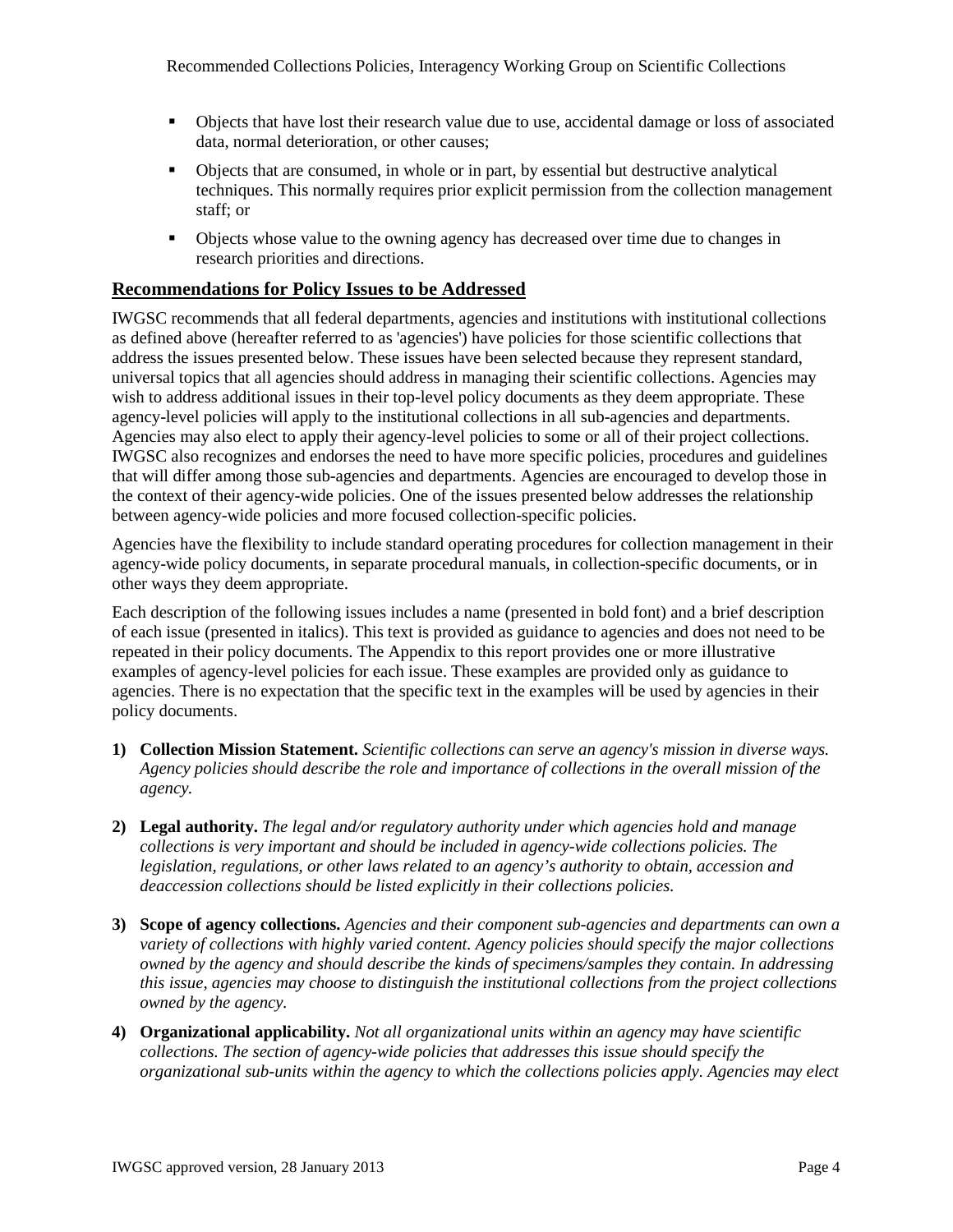*to include specific information on the degree to which their agency-wide collections policies apply to project collections.*

- **5) Relation of department-wide policies to collection/unit-specific policies.** *In addition to having agency-wide collections policies, agencies may elect to develop more specific policies that apply to collections held by organizational sub-units. Agencies may choose to include information concerning any differences in policies that apply to project versus institutional collections. Agencies that elect not to develop unit-specific policies may also choose to include a brief statement to that effect.*
- **6) Delegation of authority.** *Agency policies should identify the agency officials with responsibility for carrying out policies related to collections and should specify their responsibilities.*
- **7) Standards for managing collections, including quality assurance and quality management programs.** *Agency policies should specify any overall management standards (e.g., ISO) or other quality assurance or quality management systems that govern agency-wide collections operations.*

*The following subsections describe the policy issues related to the different stages of collection processing and management:*

- **a) Obtaining and depositing objects prior to accessioning.** *This sub-section should present agency policies for managing objects before they are accessioned formally into institutional collections. Agencies may elect to use this sub-section to describe their policies governing project collections or other objects collected during normal agency activities but are not subsequently retained in their institutional collections (e.g., objects collected during surveys of biological diversity).*
- **b) Accessioning.** *Agencies should use this sub-section to present their policies governing their decisions to accession objects formally into an institutional collection and the procedures for doing so.*
- **c) Long-term preservation and storage.** *This sub-section can include policies concerning standards for collection care, including standards for environmental controls, facilities, and curatorial procedures.*
- **d) Inventory control.** *The [2008 IWGSC report s](http://www.whitehouse.gov/sites/default/files/sci-collections-report-2009-rev2.pdf)tressed the classification of institutional collections as federal assets, subject to the same accounting and inventory control as other real assets owned by the Federal Government. This sub-section should present the agency's policies concerning its system for accounting for collections, which may include the use of unique identifiers for cataloging, coding, tracking, digitization and periodic inventories.*
- **e) Access and use.** *Agency policies should describe the criteria used by collection management staff to approve or refuse access to and use of institutional collections, and, where relevant, for granting or denying permission for destructive sampling for analysis. These policies should cover loans and other mechanisms for sharing samples. Agencies may elect to include policies governing access to and use of project collections as well.*
- **f) Security.** *The agency policies governing security of facilities housing institutional collections should be presented in this sub-section.*
- **g) Risk and emergency management.** *This sub-section should present the agency's policies for anticipating risks to its collections, such as human- and naturally-caused emergencies that might threaten the collections. These policies should also address agency plans to manage and mitigate these risks.*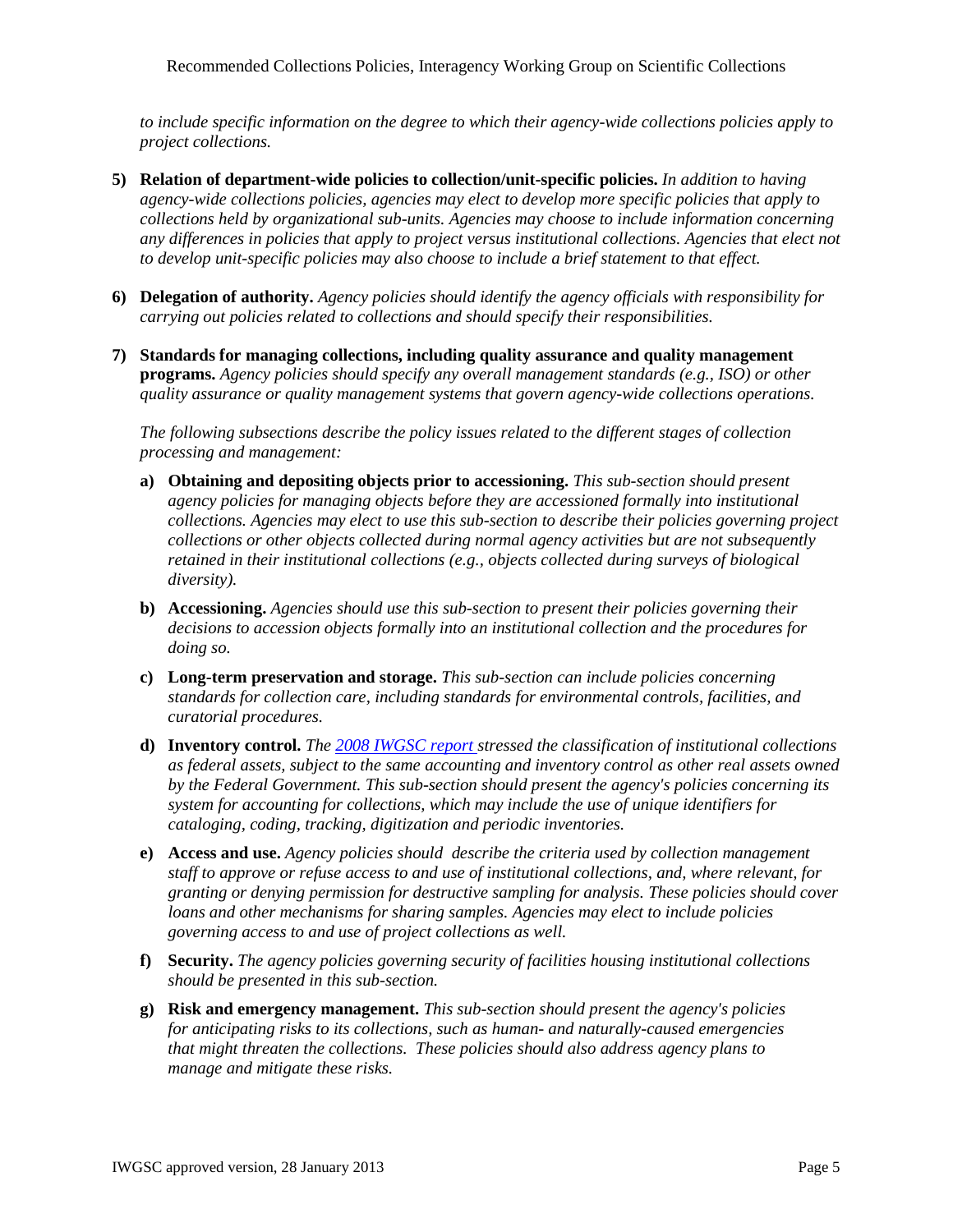- **h) Deaccessioning of objects.** *Agency-wide policies should describe the criteria used in deciding if objects may be removed permanently from an institutional collection. These policies should also describe the general procedures for determining if these objects should be transferred to another institutional collection, re-purposed for other uses, or disposed of through donation, destruction, or other means.*
- **8) Standards for documentation.** *Agencies should present their policies on recordkeeping that meet accountability requirements and facilitate access and use of collections. For example, these policies may address digitization, computerized data management, or other means of documenting the objects in collections.*
	- **a) Cataloging.** *Agencies should use this sub-section to present their policies concerning the cataloging of objects at the time of acquisition and accessioning into their institutional collection, including minimum data required per specimen.*
	- **b) Loans and other sharing mechanisms.** *This sub-section should present the agency's policies concerning the documentation of loans and transfers of sub-samples, and the management of data related to these transactions, including the minimum data required per transaction.*
	- **c) Deaccessioning and disposal.** *Agencies should address this issue by presenting their policies concerning the documentation and data management related to the deaccessioning and disposal of objects from their institutional collections, including the minimum data required per event.*
- **9) Legal/ethical issues.** *Agency policies should address any legal or ethical issues related to accessioning, use, deaccessioning and other aspects of collection management (e.g., intellectual property rights, informed consent, compliance with laws and treaties).*
- **10) Glossary of terms, definitions.** *Agencies may choose to present definitions of the critical terms used in their collections policies, particularly terms that might be used in different ways in conjunction with different types of scientific collections or that relate to controversial issues.*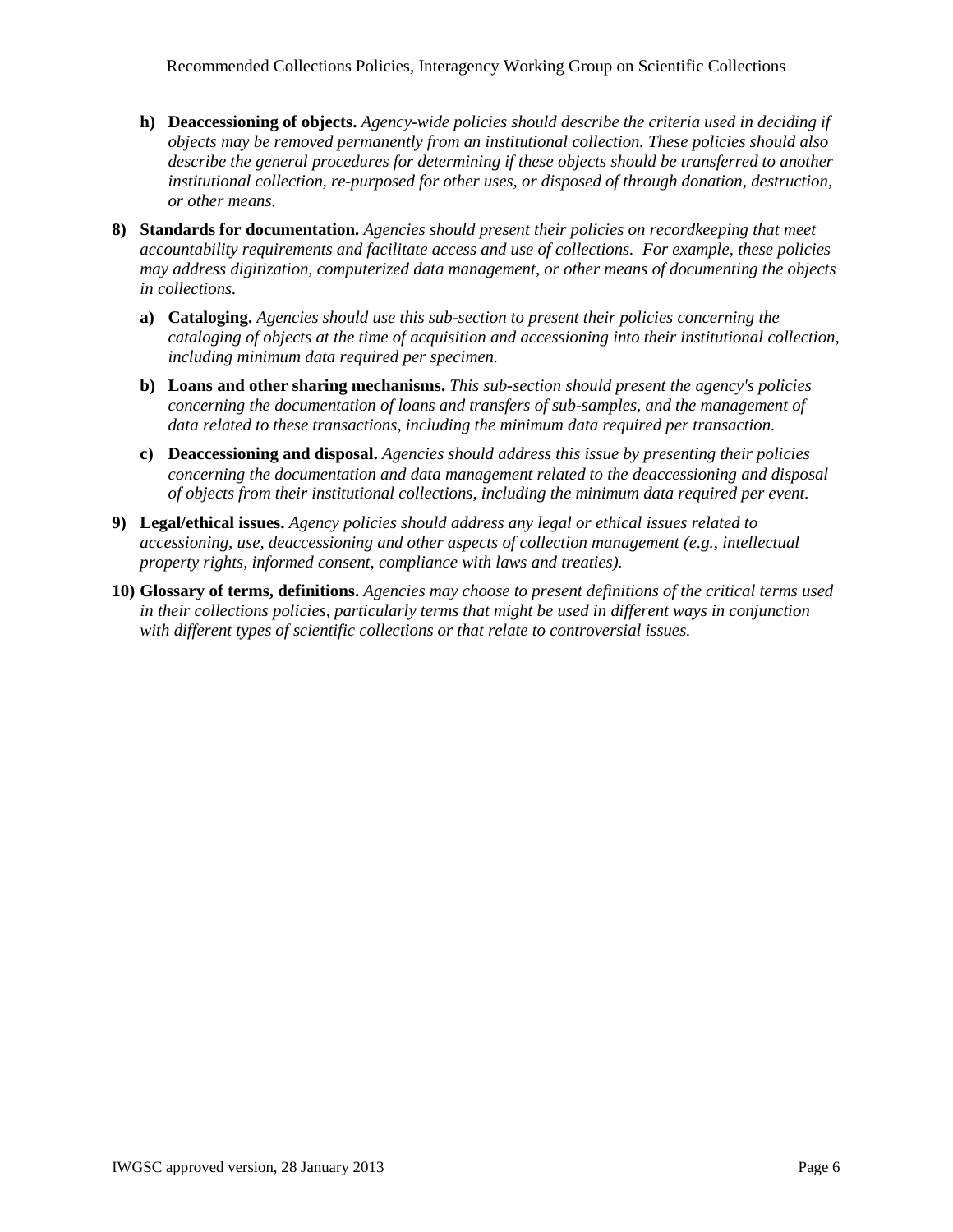# **APPENDIX Examples of Collection Policies**

The following examples taken from federal agency policy documents show how the issues raised in this report can be addressed. IWGSC has no expectation that the specific text presented in the following shaded boxes should be adopted by other agencies. These illustrative examples are offered as guidance to departments and agencies as they consider modifications of their collections policies. As agencies develop new and innovative policies, IWGSC plans to update and replace the examples presented in this Appendix.

**1) Collection Mission Statement.** *Scientific collections can serve an agency's mission in diverse ways. Agency policies should describe the role and importance of collections in the overall mission of the agency.*

# *Example Policy 1. Smithsonian Directive 600, Collection Management*

The collecting units of the Smithsonian develop, maintain, preserve, research, interpret, and, in the case of living plants and animals, propagate, collections of art, artifacts, and natural specimens. The acquisition, preservation, management, and study of collections are fundamental to the Smithsonian's mission and have been the foundation upon which its reputation rests. Assembled over more than 150 years, the national collections are central to many of the core activities and to the vitality and significance of the Smithsonian. Collections serve as an intellectual base for scholarship, discovery, exhibition, and education. Collections also provide content for Smithsonian ventures such as publishing, licensing, and media projects.

Each Smithsonian collecting unit maintains its own unique collection, purpose, character, and role in achieving the Smithsonian's mission of "the increase and diffusion of knowledge." Among the vast collections are irreplaceable icons of the Nation, examples of common life, and scientific material vital to the study of the world's natural and cultural heritage. Smithsonian collections represent a diverse range of materials and disciplines, including works of art, historical artifacts, natural and physical science specimens, living animals and plants, images, archives, libraries, audio and visual media, and their associated information. Together, they preserve the past, increase our understanding of society and the natural world in which we live, and support the research that expands human knowledge in the arts, humanities, and sciences. The scope, depth, and unparalleled quality of these collections make it imperative to ensure that they are properly preserved and made accessible for current and future generations to behold, enjoy, and study.

**2) Legal authority.** *The legal and/or regulatory authority under which agencies hold and manage collections is very important and should be included in agency-wide collections policies. The legislation, regulations, or other laws related to an agency's authority to obtain, accession and deaccession collection should be listed explicitly in their collections policies.*

# *Example Policy 2. Department of the Interior Departmental Manual, Part 411*

**Authorities.** Museum property is identified, acquired, and managed by bureaus and offices in compliance with the following Federal laws and regulations.

- A. Archeological Collections. The following authorities relate to the identification, acquisition, appropriate management, and meeting other requirements for archeological collections.
	- (1) Act for the Preservation of American Antiquities of 1906 (16 U.S.C. 431-433).
	- (2) Reservoir Salvage Act of 1960, as amended (16 U.S.C. 469-469c);
	- (3) National Historic Preservation Act of 1966, as amended (16 U.S.C. 470-470t);
	- (4) Archaeological Resources Protection Act of 1979, as amended (16 U.S.C. 470aa-mm);
	- (5) Native American Graves Protection and Repatriation Act of 1990 (25 U.S.C. 3001-3013);
	- (6) Curation of Federally-Owned and Administered Archaeological Collections, 36 CFR Part 79;
	- (7) Native American Graves Protection and Repatriation Act Regulations, 43 CFR Part 10;
	- (8) Preservation of American Antiquities, 43 CFR Part 3;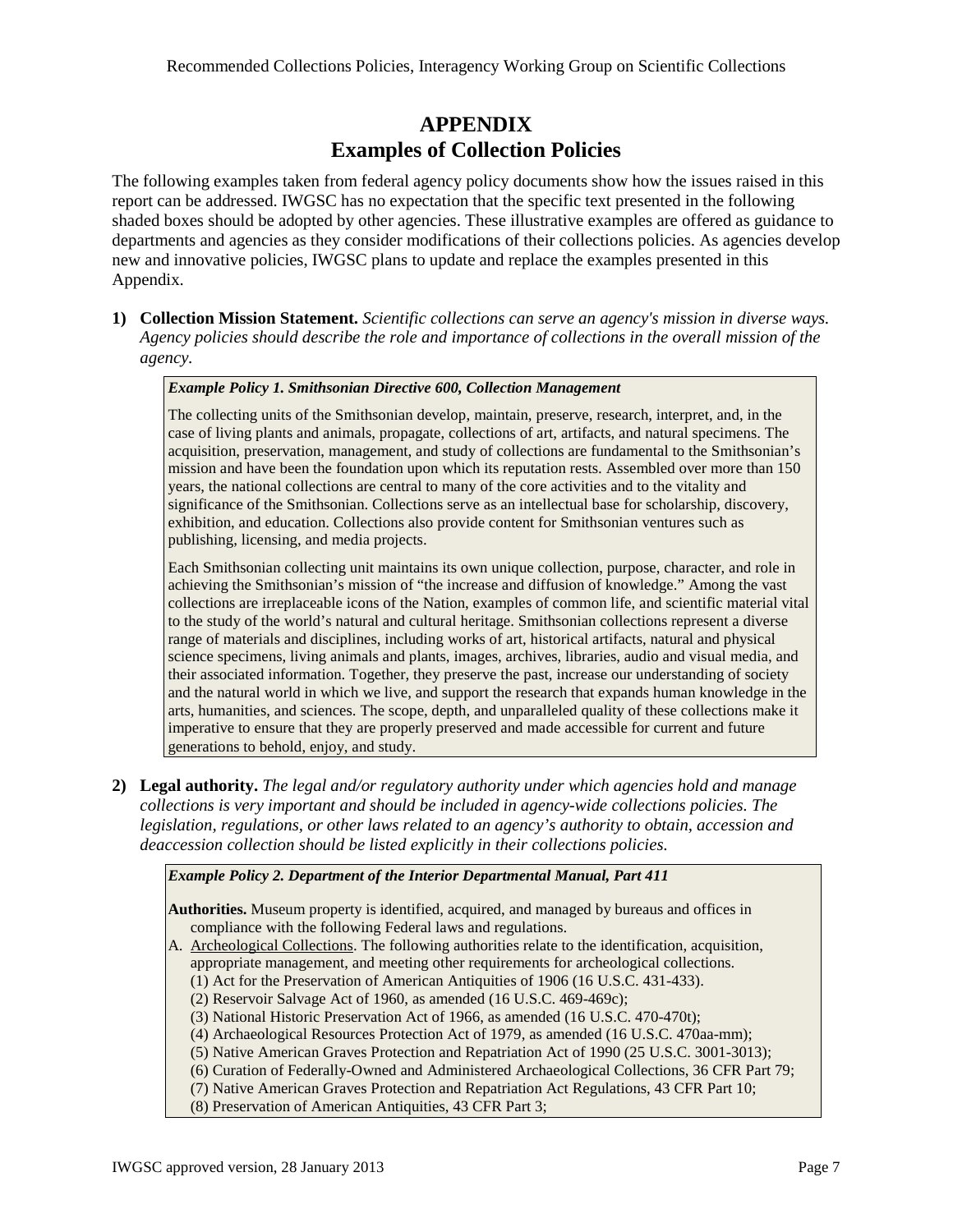(9) Protection of Archaeological Resources, 43 CFR Part 7.

**3) Scope of agency collections.** *Agencies and their component sub-agencies and departments can own a variety of collections with highly varied content. Agency policies should specify the major collections owned by the agency and should describe the kinds of specimens/samples they contain. In addressing this issue, agencies may choose to distinguish the institution collections from the project collections owned by the agency.*

*Example Policy 3. NASA Curation Policies Overview*

The fundamental curation policy document is NASA Policy Directive NPD 7100.10D entitled Curation of Extraterrestrial Materials (1). It lays out at the highest level responsibilities of the various Headquarters (HQ) Offices (now Directorates) and Johnson Space Center in curation of all natural materials returned from NASA missions to extraterrestrial environments. A copy is attached.

Johnson Space Center (JSC), under the oversight of the Solar System Exploration (now Planetary Science) Division of HQ, is responsible for the curation of the NASA's astromaterials that currently include Apollo Moon, stratospheric interplanetary dust, Genesis solar wind, Stardust comet samples. JSC also is responsible for the active curation of US Antarctic meteorites under a long-standing collaboration with NSF and SI-NMNH.

**4) Organizational applicability.** *Not all organizational units within an agency may have scientific collections. The section of agency-wide policies that addresses this issue should specify the organizational sub-units within the agency to which the collections policies apply. Agencies may elect to include specific information on the degree to which their agency-wide collections policies apply to project collections.*

*Example Policy 4. Smithsonian Directive 600, Collections Management*

This directive applies to all collecting units— Smithsonian units that have delegated collecting authority to acquire and manage collections. Only designated collecting units, as listed in the SD 600 Implementation Manual, have the authority to acquire and manage collections.

**5) Relation of department-wide policies to collection/unit-specific policies.** *In addition to having agency-wide collections policies, agencies may elect to develop more specific policies that apply to collections held by organizational sub-units. Agencies may choose to include information concerning any differences in policies that apply to project versus institutional collections. Agencies that elect not to develop unit-specific policies may also choose to include a brief statement to that effect.*

*Example Policy 5.1. Smithsonian Directive 600, Collections Management*

Smithsonian collections management is guided by the following principles:

- a. Each collecting unit develops, implements, and adheres to an authorized, written collections management policy to ensure the proper physical care and preservation of its collections; provide for the documentation of their identification, location, condition, and provenance; and ensure maximum accessibility consistent with their preservation, security, and legal considerations.
- b. Collecting unit policies adhere to the policies set forth in this directive and guidelines established in the SD 600 Implementation Manual and are consistent with Smithsonian and unit missions and goals.
- c. Collecting unit policies are periodically reviewed and, if necessary, revised and reauthorized.
- d. All Smithsonian collections have access and accountability policies for their use and management.
- e. Each Smithsonian collecting unit designs policies specific to the nature, scope, and character of its collections. Collecting unit policies must have the approval of the National Collections Program, Office of General Counsel, appropriate Under Secretary or Director - International Art Museums Division, and the Secretary. Each collecting unit policy must include the following components and provisions.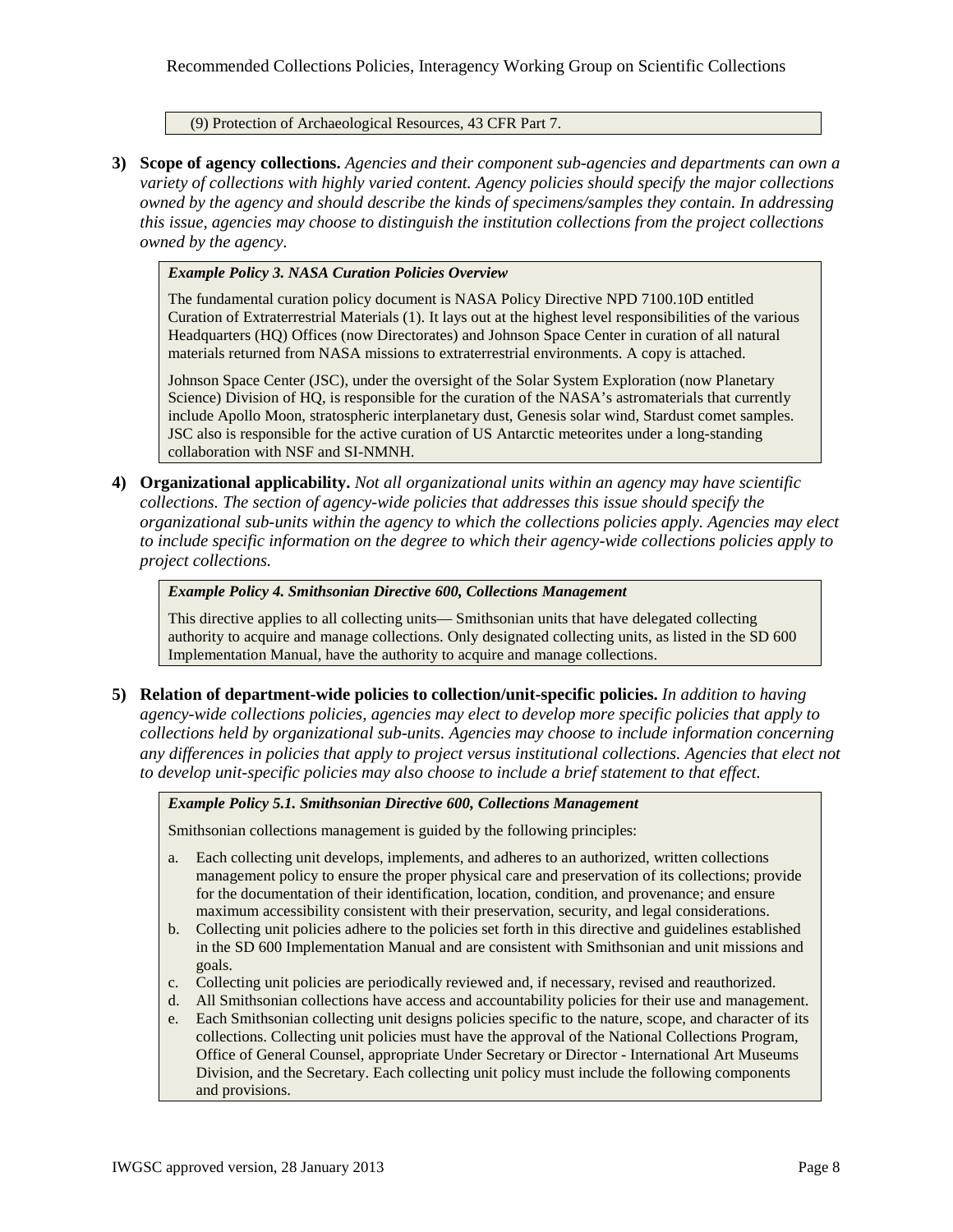## *Example Policy 5.2. National Cancer Institute 2011 Best Practices*

#### B.3.3. Standard Operating Procedures Manual

Each biospecimen resource should develop Standard Operating Procedures (SOPs) that state policies and describe relevant processes in detail. Additionally, a document control program and policies for governing, modifying, or revising SOPs should be at each biospecimen resource. All SOPs should be reviewed on a periodic basis or whenever significant changes in practices, procedures, technology, law, or regulation necessitate an update. The SOPs should be well structured and undergo a rigorous approval process. Upon implementation, all SOPs should be followed as written. Current copies of SOPs (SOPs manual) should be stored in designated locations and available to personnel at all times. Personnel should review new and revised SOPs prior to implementation; reviews and associated trainings should be recorded.

**6) Delegation of authority.** *Agency policies should identify the agency officials with responsibility for carrying out policies related to collections and should specify their responsibilities.*

# *Example Policy 6. Smithsonian Directive 600, Collection Management*

The Secretary is responsible for establishing and overseeing appropriate policies and programs and ensuring compliance with applicable laws and regulations. The Secretary may delegate to the Under Secretaries, the Deputy Under Secretary for Collections and Interdisciplinary Support, collecting unit directors, and other appropriate staff the responsibility to implement established policies and carry out the direct management and care of Smithsonian collections.

The Under Secretaries and the Deputy Under Secretary for Collections and Interdisciplinary Support ensure that Smithsonian collections are managed in compliance with this directive through oversight of collecting unit directors.

The collecting unit director is responsible for:

- a. Unit policy guidance, program direction and planning, and budget support to carry out the
- b. collections management requirements established in this directive
- c. Establishing collecting priorities to guide the development of collections
- d. Establishment, review, and revision of unit collections management policies
- e. Unit compliance with this directive, SD 600 Implementation Manual, and unit collections management policy, including an annual report on compliance
- f. Delegating authority and assigning collections responsibility to the appropriate unit staff

A collecting unit may have an advisory board or commission, created by the Board of Regents or pursuant to federal statutes, to provide advice and assistance to the Board of Regents, Secretary, and collecting unit directors. The role of advisory boards or commissions with respect to collections shall be specified in bylaws approved by the Board of Regents.

By statute or legal agreement, the Boards of the Archives of American Art, Hirshhorn Museum and Sculpture Garden, and National Museum of the American Indian have been given sole authority for specified collections management decisions. This authority shall be carried out in accordance with the general policies of the Board of Regents and applicable directives established by the Secretary, including this directive.

**7) Standards for managing collections, including quality assurance and quality management programs.** *Agency policies should specify any overall management standards (e.g., ISO) or other quality assurance or quality management systems that govern agency-wide collections operations.* 

*Example Policy 7.1. National Institutes of Health (NIH) Guidelines for Human Biospecimens*

Quality management practices including standard operating procedures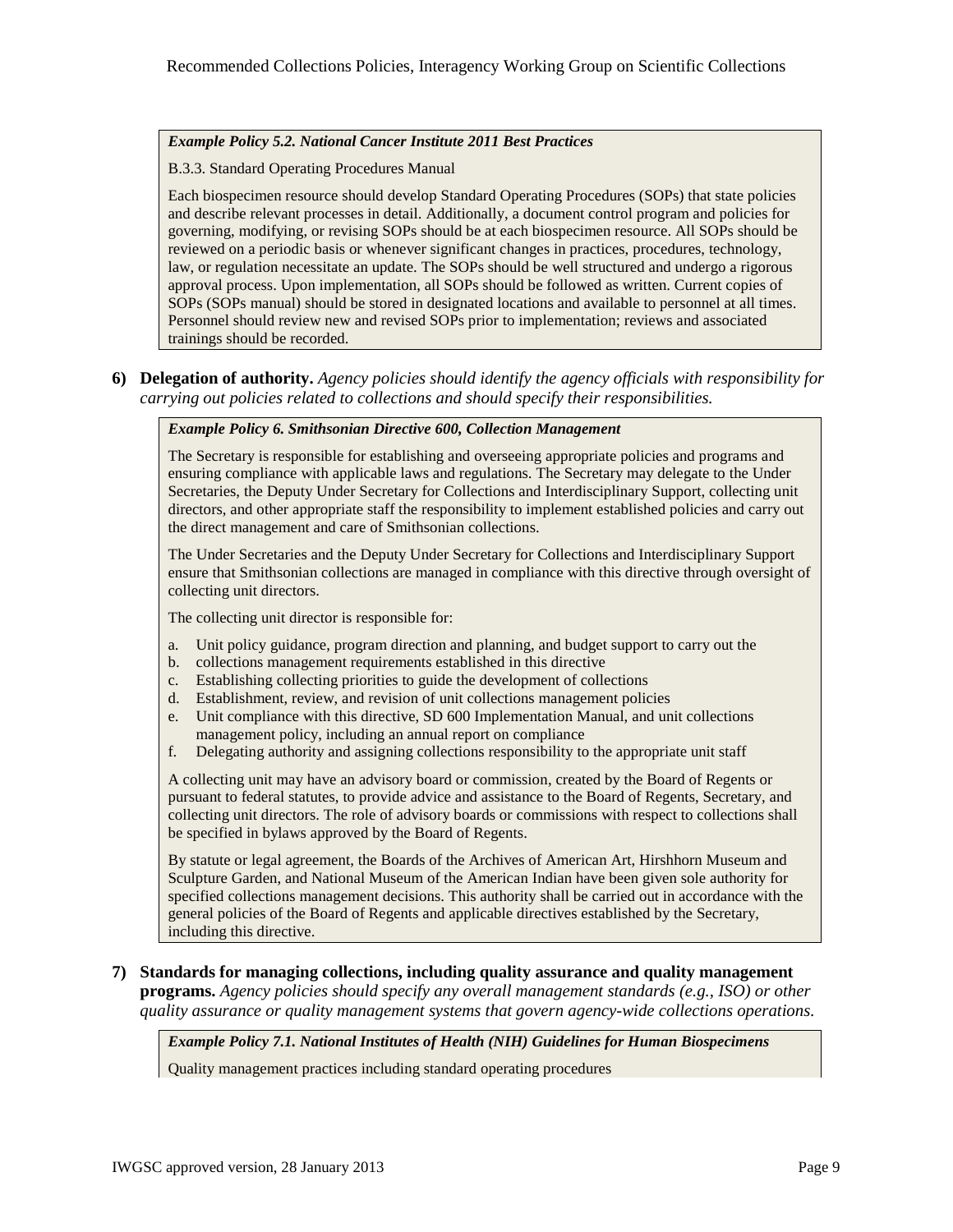All human biospecimen collections and repositories, whether large or represented by individual freezers in laboratories, should have written standard operating procedures (SOPs) detailing the policies and procedures used to collect, process, handle, store, track, ship, and share biospecimens. Human biospecimens must be handled safely in accordance with OSHA regulations and recommendations, as applicable. The quality assurance program should include periodic evaluation of adherence to the standard operating procedures.

Repositories should perform an annual verification of the physical location of a random sampling of the biospecimens to confirm that the appropriate biospecimens are in the correct location, as indicated by the inventory system.

## *Example Policy 7.2. Department of the Interior Departmental Manual, Part 411*

**Preservation and Protection, Including Required Standards.** Museum property must be preserved, protected, and managed in appropriate bureau/office facilities or non-bureau museums, repositories, visitor centers, offices, and other facilities. Bureaus/offices must apply the required standards for environmental controls, security, fire protection, housekeeping, physical examination, conservation treatment, storage, exhibiting in exhibit space and administrative office space, and use to its museum property in bureau and non-bureau facilities, particularly in storage and exhibit spaces. The required standards for managing and preserving museum property are provided in DOI Museum Property Directive 4, *Required Standards for Managing and Preserving Museum Property*, at [http://www.doi.gov/museum/.](http://www.doi.gov/museum/)

# *The following subsections describe the policy issues related to the different stages of collection processing and management:*

**a) Obtaining and depositing objects prior to accessioning.** *This sub-section should present agency policies for managing objects before they are accessioned formally into institutional collections. Agencies may elect to use this sub-section to describe their policies governing project collections or other objects collected during normal agency activities but are not subsequently retained in their institutional collections (e.g., objects collected during surveys of biological diversity).*

#### *Example Policy 7a. Smithsonian Directive 600, Collection Management*

**a. Principles.** The acquisition of collections is fundamental and critical to the vitality of the Smithsonian. The Smithsonian acquires collection items by a variety of methods, including gift, bequest, purchase, exchange, transfer, and field collecting. In addition, some Smithsonian collecting units may also acquire collections by propagation. The Smithsonian requires responsible, disciplined acquisition of collections through the following principles:

- (1) The acquisition of collections relevant to the mission and goals of the Smithsonian and individual collecting unit
- (2) The establishment and periodic review of collecting scope statements which define collecting goals and priorities
- (3) Clear delegation of collecting authority within collecting units
- (4) The use of formalized acquisition evaluation criteria
- (5) Strict adherence to professional ethics and all applicable laws and regulations relating to collections acquisition

- (1) Collections may be acquired only in accordance with established authority and only when consistent with applicable law and professional ethics. All applicable federal, state, local, and international laws, treaties, regulations, and conventions will be observed and compliance documented.
- (2) The Smithsonian observes the highest legal and ethical standards in the acquisition of collections. Collecting units shall exercise due diligence in the acquisition of collections, including making reasonable inquiries into the provenance of collection items under consideration for acquisition, to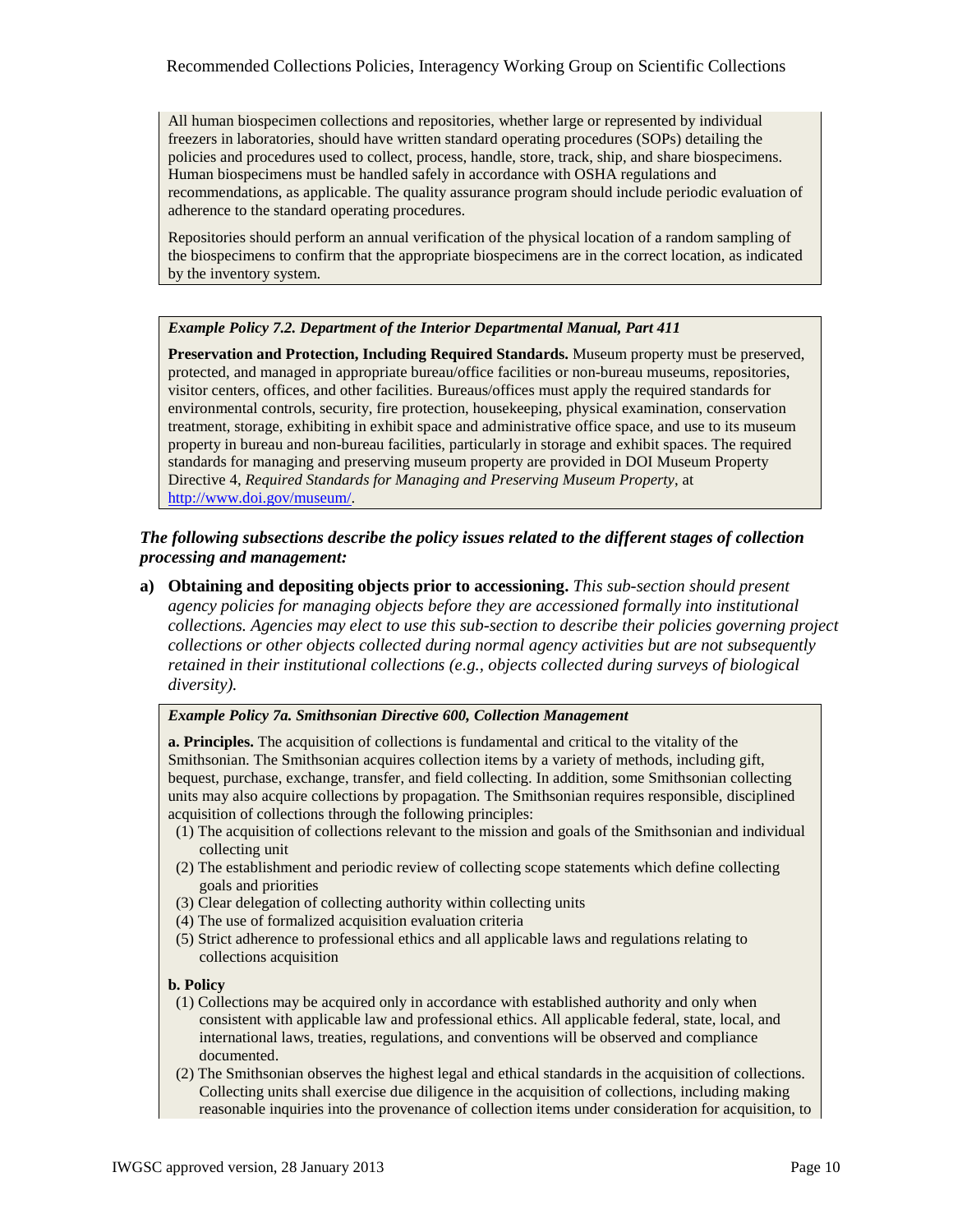determine that the Smithsonian can acquire a valid title to the collection item and the acquisition will conform to all legal and ethical standards as set forth in the *SD 600 Implementation Manual*.

- (3) As a general rule, collection items are acquired and accessioned only when there is a good faith intention to retain them in the Smithsonian collections for an indefinite period of time. Exceptions to this rule may be approved in accordance with guidelines established in the *SD 600 Implementation Manual*.
- (4) As a general rule, the Smithsonian only acquires unrestricted collections. Exceptions to this rule may be approved in accordance with guidelines established in the *SD 600 Implementation Manual*.
- **b) Accessioning.** *Agencies should use this sub-section to present their policies governing their decisions to accession objects formally into an institutional collection and the procedures for doing so.*

#### *Example Policy 7b. National Cancer Institute 2011 Best Practices*

#### C.1.2. Legacy or Contingency Plans

Biospecimen resources' legacy or contingency plans should be part of the overall governance plan and should address the handling and disposition of biospecimens and associated data at one or more of the following points: (1) End of the budget period of the grant, (2) loss of management or termination of funding, (3) accomplishment of the specific research objectives of the study, (4) depletion of biospecimens, (5) achievement of critical data end points, and/or (6) discontinuation of participation by human research participants. At any of these points, an assessment of whether the stored biospecimens still have value for research should be conducted.

If the stored biospecimens still have research value, the resource should consider whether to become financially self-sustaining. Alternatively, the resource should consider announcing the availability of the biospecimens for transfer to suitable research facilities by means appropriate for reaching a wide audience, if permitted by the informed consent document and the relevant IRB. Biospecimen resources should use the same decision making criteria for allowing transfer of biospecimens to other biospecimen resources as they do when allowing transfer of biospecimens to investigators. The transfer of such biospecimens should be consistent with human subjects regulations, the informed consent under which the biospecimens and data were initially collected, and any other prior agreements and institutional policies that may apply. (Also see Section C.2, Informed Consent.)

#### C.1.3. Policies on Retention

Biospecimen resources should establish and document transparent policies governing the retention of biospecimens and data. In addition, usage agreements, such as MTAs [Material Transfer Agreements], should specify the retention policies of the recipient investigator. Other considerations related to biospecimen retention include the following:

- The retention of clinical biospecimens may be governed by Federal and/or State laws.
- For research biospecimens, permanent storage is generally preferred, subject to sufficient resources and storage space and foreseeable research utility; i.e., poor-quality biospecimens as determined via quality assessment/quality control (QA/QC) processes should not be stored indefinitely.
- Biospecimen availability should be reviewed periodically (e.g., at the time of funding renewal) to determine the utility of the retained biospecimens and the need for new biospecimens.
- **c) Long-term preservation and storage.** *This sub-section can include policies concerning standards for collection care, including standards for environmental controls, facilities, and curatorial procedures.*

#### *Example Policy 7c. National Cancer Institute 2011 Best Practices*

Biospecimens should be stored in a stabilized state. Unnecessary thawing and refreezing of frozen biospecimens or frozen samples of biomolecules extracted from the biospecimens should be avoided,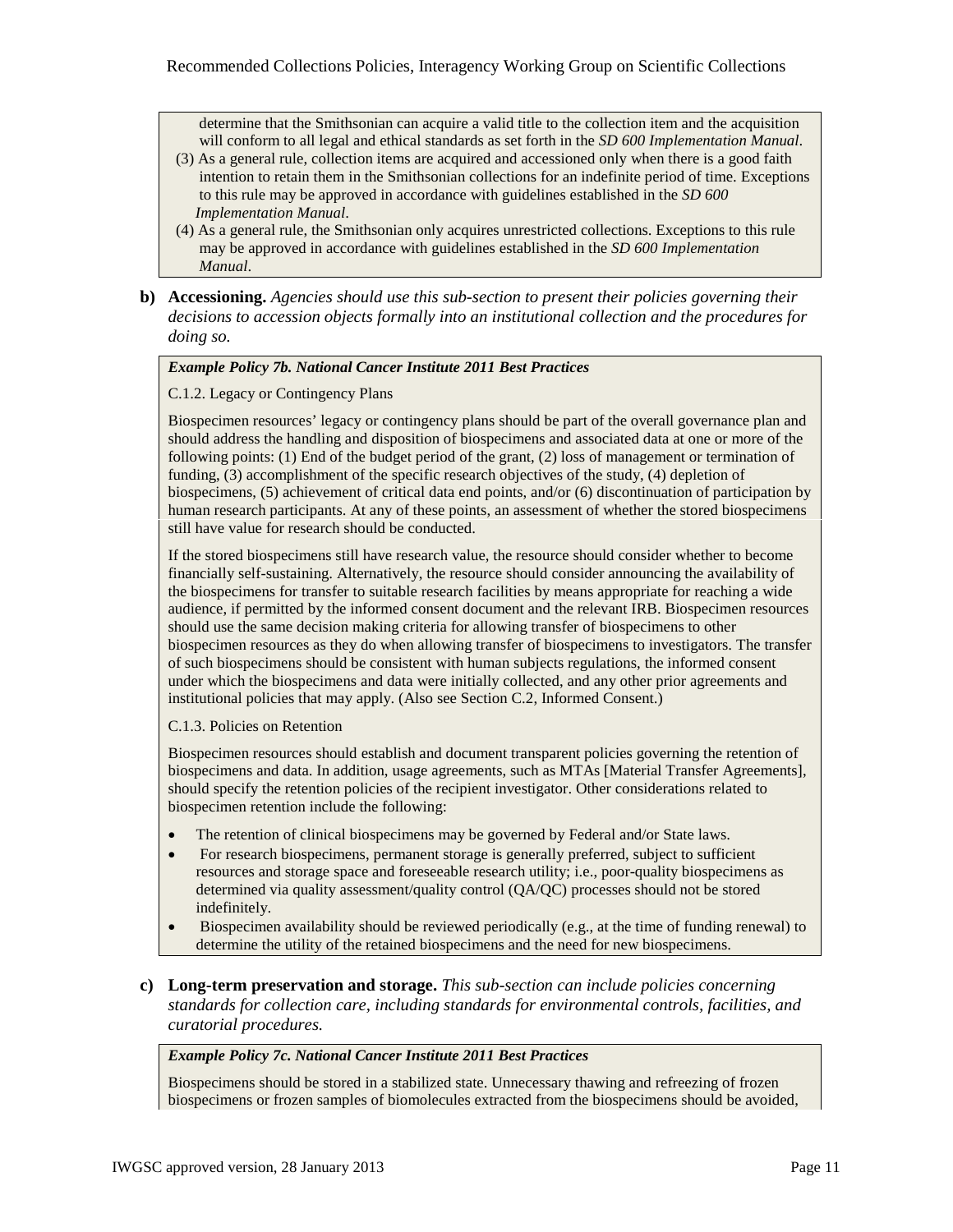and appropriate size for aliquots and samples should be determined in advance to avoid thawing and refreezing of biospecimens. When thawing/refreezing is necessary, a biospecimen resource should follow consistent and validated protocols to ensure continued stability of the analytes of interest. Methods such as inventory tracking should be established to minimize disruption of the stable environment during sample retrieval.

**d) Inventory control.** *The [2008 IWGSC report s](http://www.whitehouse.gov/sites/default/files/sci-collections-report-2009-rev2.pdf)tressed the classification of institutional collections as federal assets, subject to the same accounting and inventory control as other real assets owned by the federal government. This sub-section should present the agency's policies concerning its system for accounting for collections which may include the use of unique identifiers for cataloging, coding, tracking, digitization and periodic inventories.*

*Example Policy 7d.* **Smithsonian Directive 600, Collection Management**

*Inventory* is an itemized listing of collection items, groups, or lots that identifies the current physical location of each item, group, or lot; the process of physically locating all or a selection of items for which the museum is responsible; and appropriate information to facilitate research, collections management, security, and access.

*Cyclical Inventory* is a planned inventory of collection items, conducted according to a predetermined schedule. Cyclical inventories may include a complete inventory or a specific percentage or sampling of the entire collection inventory as predetermined using statistically sound inventory methods.

a. **Principles.** Effective collections management requires a continuous inventory system to support decisions regarding collections use, growth, storage, and security. In addition to facilitating research, documentation, and storage, an ongoing inventory system is an essential security device to deter and detect theft of collection items. Inventory records serve as a tool for accountability, and are also useful in supporting other Smithsonian programs when augmented with additional documented information. Full inventory control requires creating and maintaining reliable information about the identification, location, and accessibility of collection items. Inventory is a critical component of ongoing collections documentation.

b. **Policy**. In order to safeguard Smithsonian assets, assure compliance with applicable laws and regulations, and promote efficient use of resources, Smithsonian collecting units must create and maintain accurate and current inventory records.

**e) Access and use.** *Agency policies should describe the criteria used by collection management staff to approve or refuse access to and use of institutional collections, and, where relevant, for granting or denying permission for destructive sampling for analysis. These policies should cover loans and other mechanisms for sharing samples. Agencies may elect to include policies governing access to and use of project collections as well.*

## *Example Policy 7e. Smithsonian Directive 600, Collection Management*

*Access* is the opportunity for the general public, scholars, and Smithsonian staff to utilize the diverse collection resources of the Smithsonian Institution.

a. **Principles.** To carry out its mission for "the increase and diffusion of knowledge," the Smithsonian promotes access to its collections and associated information through research opportunities, traditional and electronic exhibitions, educational programs and publications, reference systems, loan and exchange of collections, and electronic information services.

- (1) The Smithsonian will provide reasonable access to its collections and collections information consistent with its stewardship responsibilities. Physical and intellectual access to the collections must be balanced against preservation and protection concerns.
- (2) In keeping with its stewardship responsibilities, the Smithsonian will control, monitor, and document all access to and use of collections.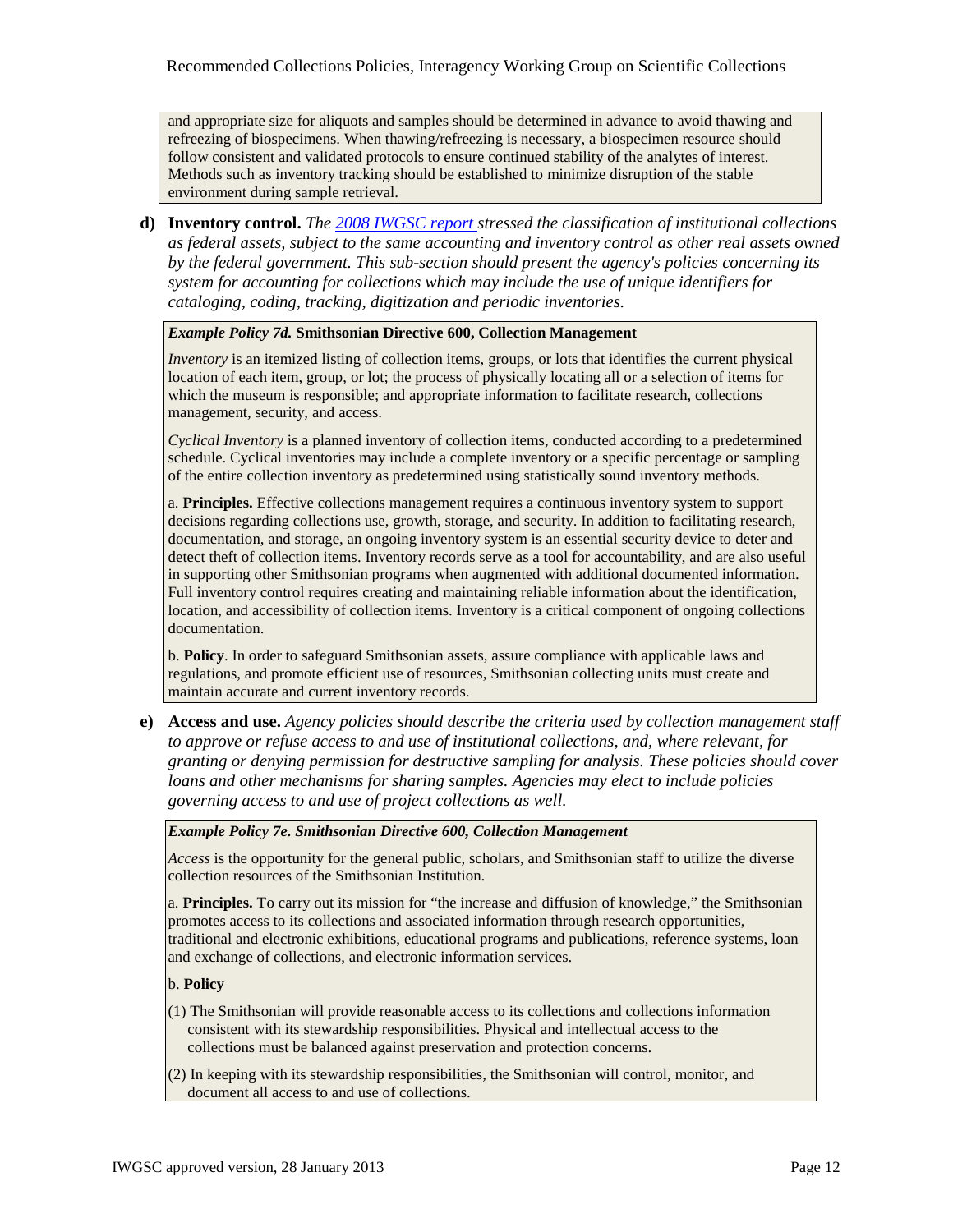- (3) Access to collections and collections information may be restricted due to resource limitations, security, object availability, intellectual property rights, applicable restrictions, and preservation constraints.
- (4) Access fees may be charged only according to approved collecting unit policies in accordance with guidelines set forth in the *SD 600 Implementation Manual*.
- (5) The Smithsonian Institution is not subject to the Freedom of Information Act (FOIA), which governs access by the public to Federal agency records. The Smithsonian follows the intent and spirit of the law as a matter of policy. All requests citing FOIA must be referred to the Office of General Counsel.
- **f) Security.** *The agency policies governing the security of facilities housing institutional collections should be presented in this sub-section.*

*Example Policy 7f. Example from Department of the Interior Museum Property Directive 4*

**Security Standards**. Storage spaces must be secured and access limited to curatorial staff and other authorized individuals. Exhibit spaces must be secured at all times. When exhibits are not open to the public, access must be limited to curatorial staff and other authorized individuals. General requirements address:

- (A). Written policies and procedures for access to museum collections and museum records must be developed and implemented, including:
	- (1) Controlling access to keys and other entry methods.
	- (2) Opening and closing storage and exhibit spaces.
	- (3) Recording visitor and researcher access to storage spaces using a consistent system that is retained as a museum record (e.g., a sign-in log).
	- (4) Recording and tracking the movement of objects.
	- (5) Informing security staff of procedures for access and use.
- (B). Use of an appropriate combination of security measures that include staffing, mechanical devices, and electronic security systems to protect museum collections.
- (C). Address any special needs for the museum collections in an emergency management plan.
- **g) Risk and emergency management.** *This sub-section should present the agency's policies for anticipating risks to its collections, such as human- and naturally-caused emergencies that might threaten the collections.. These policies should also address agency plans to manage and mitigate these risks.*

*Example Policy 7g. Department of the Interior Museum Property Directive 4* 

1.8 **Fire Protection Standards**. Equipment and/or systems must be installed to detect and suppress fire in storage and exhibit spaces that house museum collections. General requirements must:

- (A) Address in a fire plan the needs of museum collections, including objects and archives, when fire is being prevented, detected, and/or suppressed.
- (B) Select systems appropriate to the nature of the museum collections in the space and for the structure in which the objects are housed.
- (C) Make spaces that house museum collections fire-resistant to the extent possible.
- (D) Store museum records, including records in electronic format, in appropriate fire-resistant containers, vaults, or secure off-site facilities, and keep the containers secured when not in use.
- (E) Prohibit flammable liquids in any area that houses museum collections, except where flammable liquid is a component of the museum object such as natural history specimens stored in jars containing alcohol.
- **h) Deaccessioning of objects.** *Agency-wide policies should describe the criteria used in deciding if objects may be removed permanently from an institutional collection. These policies should also describe the general procedures for determining if these objects should be transferred to another*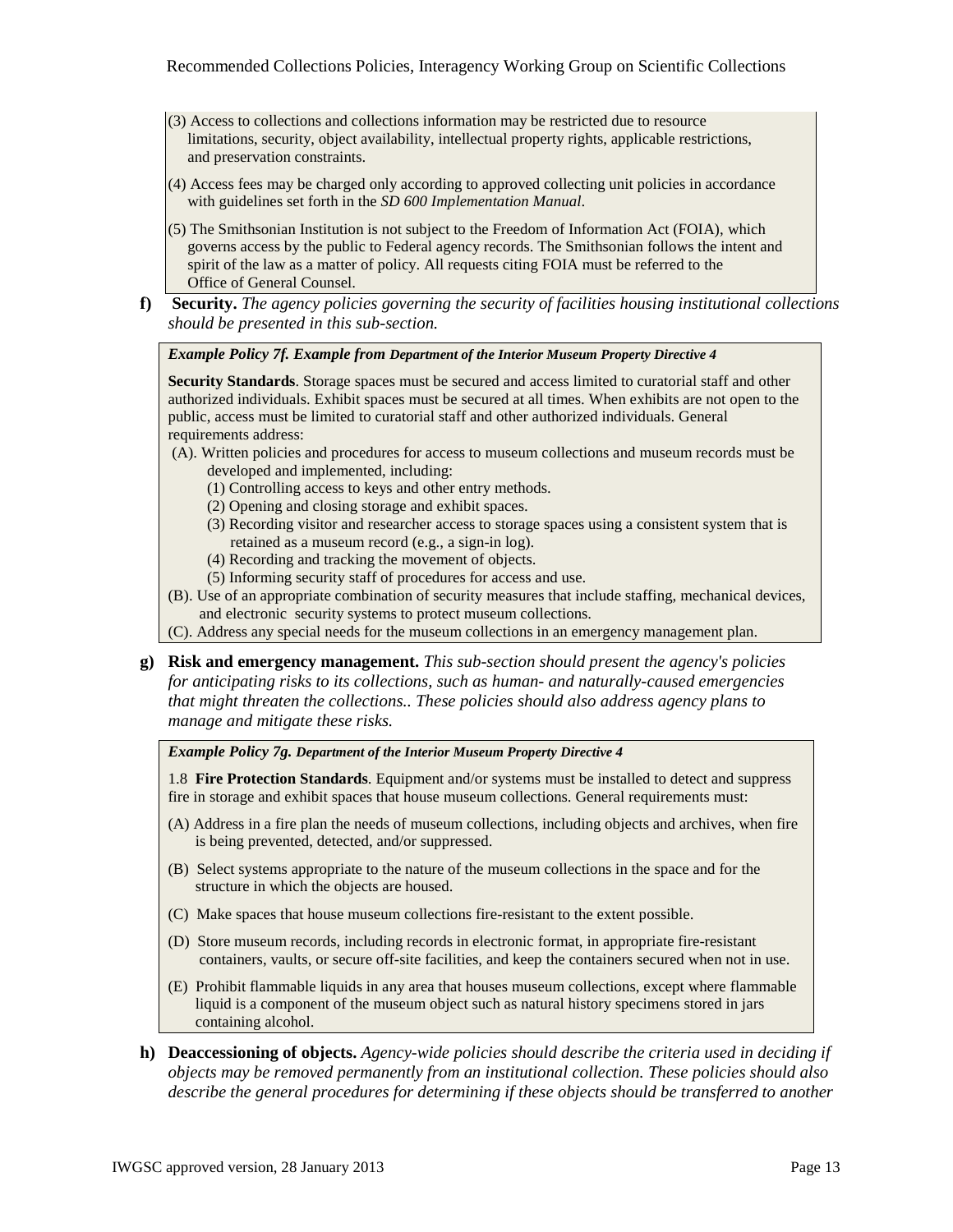*institutional collection, re-purposed for other uses, or disposed of through donation, destruction, or other means..*

# *Example Policy 7h. Smithsonian Directive 600, Collection Management*

**a. Principles**. As a general rule, collections are acquired for Smithsonian collections only when there is a good faith intention to retain the material for an indefinite time period. Collections are retained as long as they continue to serve the goals and objectives of the Smithsonian and can be properly maintained and used. Deaccessioning and disposal are a legitimate part of responsible collections management. Prudent collections management includes judicious consideration of appropriate deaccessioning and disposal. The periodic review, evaluation, deaccessioning, and disposal of existing collections is intended to refine and improve the quality and relevance of the collections with respect to the Smithsonian's mission and purpose. Deaccession and disposal procedures are designed to insure thoughtful, well-documented consideration of each proposed collection item in the context of the longterm interest of the Smithsonian, the general public, and the collection item.

Deaccessioning and disposal occur for a variety of reasons, such as deterioration of collection items beyond usefulness; duplication or redundancy of collection material; insufficient relationship of collection items to the mission and goals of the collecting unit such that they are judged to be better placed elsewhere; repatriation; and selection for consumptive research or educational use. The Smithsonian disposes of collections by a variety of methods, such as donation, transfer, exchange, sale, repatriation, and destruction. In addition, some Smithsonian collecting units may also record disposal of collections by death.

- (1) Collections may be deaccessioned and disposed of only in accordance with established authority and only when consistent with applicable law and professional ethics. All applicable federal, state, local, and international laws, treaties, and regulations and any other applicable restrictions will be observed and documented.
- (2) If the estimated value of a single collection item or a group of collection items considered for disposal is:
	- (a) More than \$10,000, the collecting unit must obtain a written, independent appraisal or informed estimate of fair market value
	- (b) More than \$100,000, the collecting unit must obtain two written, independent appraisals or informed estimates of fair market value and approval of the deaccession and disposal from the National Collections Program, the Office of the General Counsel, the appropriate Under Secretary or Deputy Under Secretary for Collections and Interdisciplinary Support, and the **Secretary**
	- (c) More than \$500,000, the collecting unit must obtain two written, independent appraisals or informed estimates of fair market value and approval of the deaccession and disposal from the National Collections Program, the Office of the General Counsel, the appropriate Under Secretary or Deputy Under Secretary for Collections and Interdisciplinary Support, the Secretary, and the Board of Regents.
- (3) Smithsonian collecting units shall have a right of first refusal for collection items proposed for disposal, except as otherwise stipulated by authorizing legislation or other restrictions. Such transfers are without financial compensation, except when a collecting unit disposes of a collection item acquired through purchase.
- (4) Proceeds realized from the disposal of collection items must be designated for additional collection acquisitions.
- (5) The Secretary will report annually to the Board of Regents on deaccessions and disposals that have occurred during the reporting period.
- **i) Standards for documentation.** *Agencies should present their policies on recordkeeping that meet accountability requirements and facilitate access and use of collections. For example, these policies*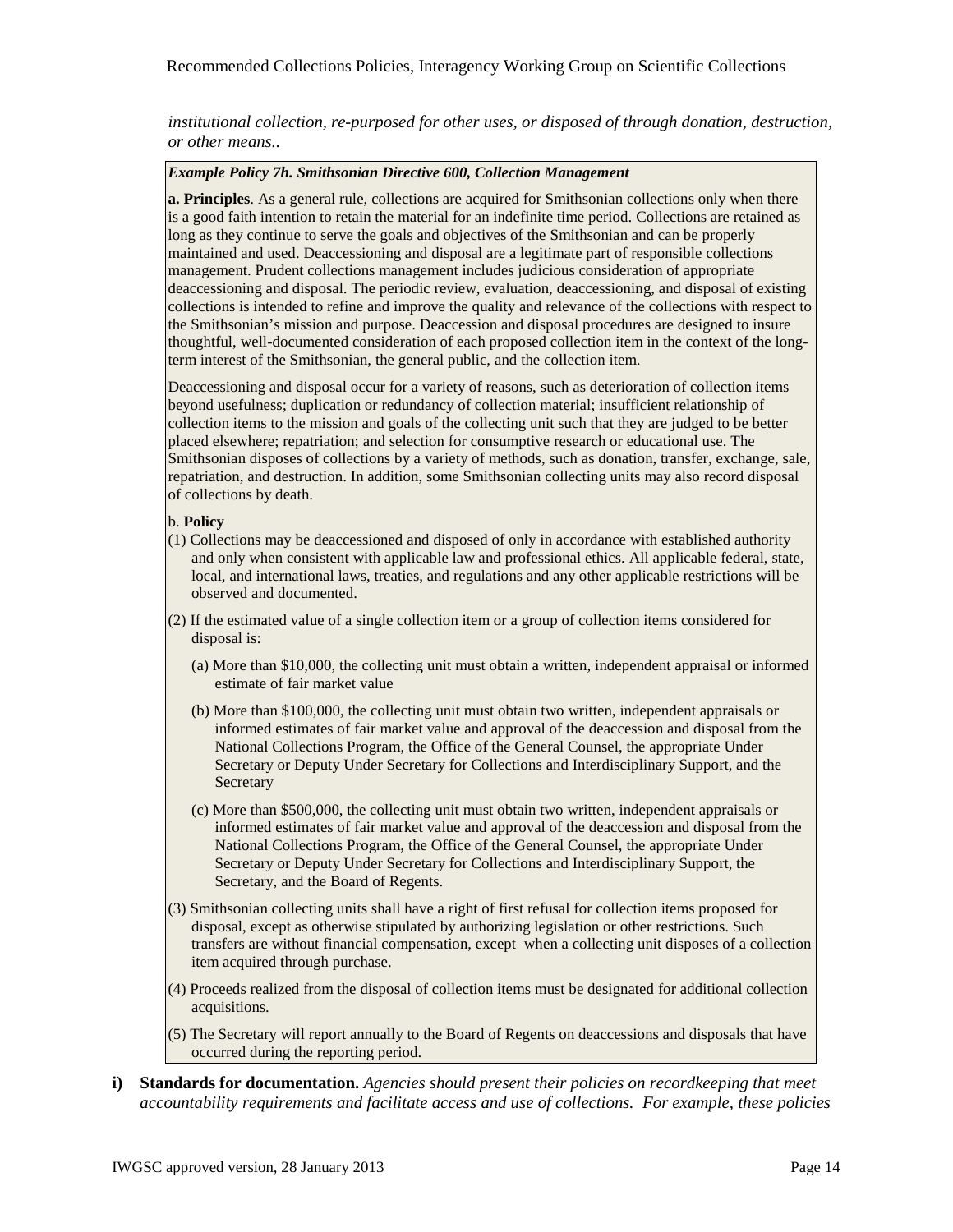# Recommended Collections Policies, Interagency Working Group on Scientific Collections

*may address digitization, computerized data management, or other means of documenting the objects in collections.*

#### *Example Policy 8. Smithsonian Directive 600, Collection Management*

Collections information is the documentation of the intellectual significance, physical characteristics, and legal status of collection items, as well as the collections management processes and transactions they undergo. Collections information is part of an ongoing process with documentation residing in a combination of manual files, electronic information systems, and media formats.

**a. Principles.** The documentary value of a museum collection is a principal criterion for its excellence. Well-documented results of scientific, historic, and aesthetic research enable the Smithsonian to fulfill its mandate to increase and diffuse knowledge. The value of collections information lies in its quality, integrity, comprehensiveness, and potential for use. The primary purpose of collections information is to provide access to Smithsonian collections, research findings, and the stories they can tell. To support this goal, the Smithsonian has a responsibility to acquire, develop, and maintain collections information systems that enhance access to and accountability for its collections and research findings and to ensure long-term preservation of the resultant information in manual and electronic formats.

#### Collections information

- · improves public and staff access to collections
- · facilitates legal, physical, and intellectual control over collections
- · enhances the informational integrity and value of collections as the foundation for research, exhibitions, publications, and educational programs.

The Smithsonian is committed to the fundamental objective of effective use of its collections by placing collections information and images in computerized databases, maximizing the application of networked technologies, implementing professional documentation standards, and sharing collections information through collaborations among Smithsonian collecting units and with other educational and research institutions.

- (1) Collections information systems must support and meet Smithsonian and collecting unit missions and public access goals.
- (2) The Smithsonian seeks to provide the widest dissemination of collections information consistent with the stewardship responsibilities for its collections, associated documentation, and intellectual property rights.
- (3) The Smithsonian will develop, implement, and maintain automated collections information systems to facilitate collections management and make collections information accessible to the general public, scholars, and Smithsonian staff for educational and research purposes.
- (4) The provenance of acquired collection items is a matter of public record. Sensitive information involving privacy, collecting localities, intellectual property restrictions, security, and restricted use may constrain access to collections information.
- (5) Collections information, including all records of collections-related decisions and activities, must comply with established collecting unit standards and be maintained according to accepted practice.
- (6) The Smithsonian is responsible for collections data development, maintenance, preservation, and retention. All media containing collections information are maintained for long-term use and must be preserved according to current archival policy and standards.
- **j) Cataloging.** *Agencies should use this sub-section to present their policies concerning the cataloging of objects at the time of acquisition and accessioning into their institutional collection, including minimum data required per specimen.*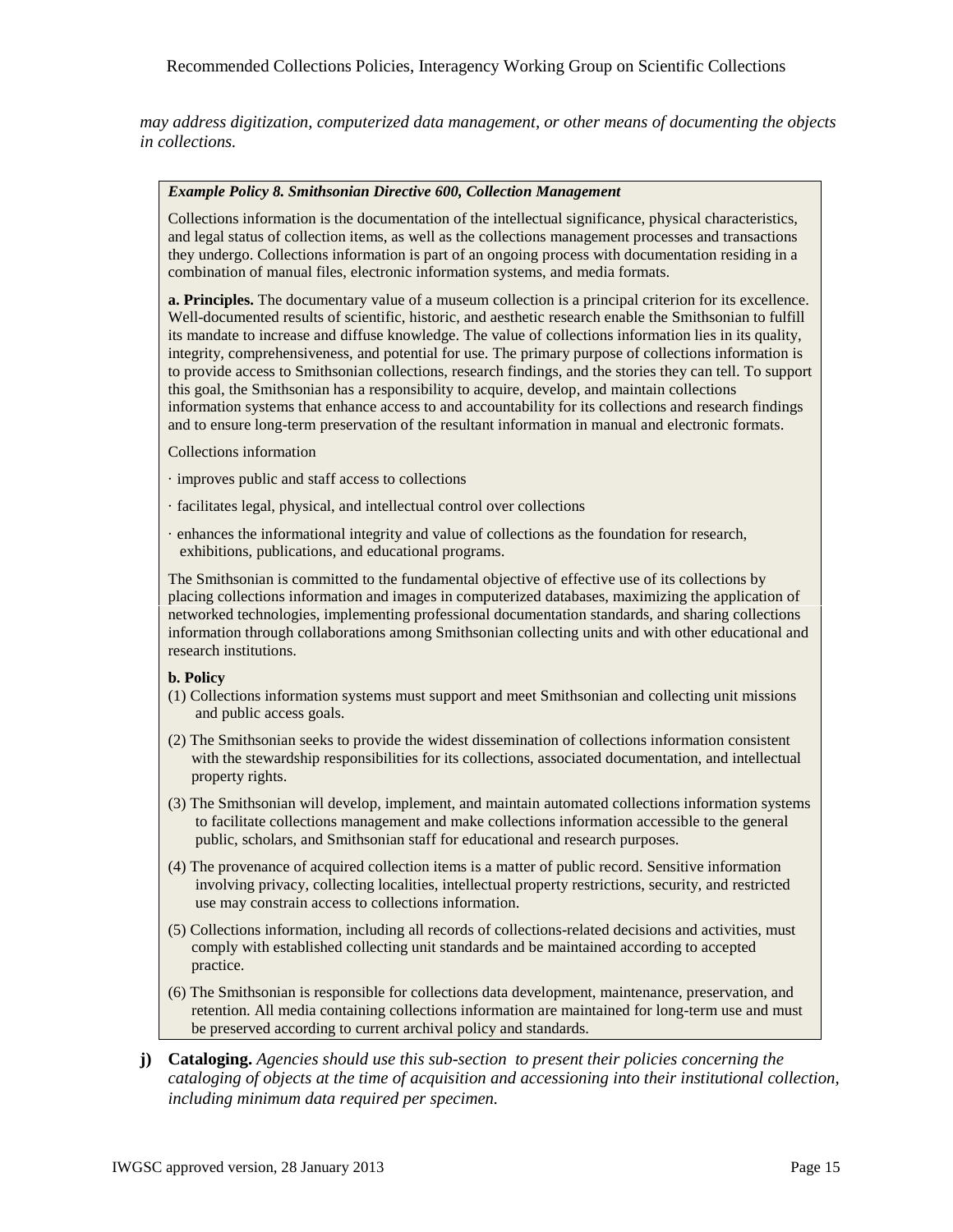#### *Example Policy 8a. Department of the Interior Museum Property Directive 3*

**Cataloging Standards**. Cataloging provides a record of collection management, research, and discipline-specific information about an object based on information from accession records and interpretive and scientific research. General requirements are to:

- a) Catalog museum collections using the appropriate discipline type.
- b) Record the physical description of the object; its associations with people, resources, or events; interpretive and scientific research data; and collections management data such as current location and item count.
- c) Complete all data fields for which information is available.
- d) Assign a unique identifying catalog number of an object or group of objects, and label as appropriate to the discipline.
- e) Record the following mandatory catalog data for all museum collections:
	- -- Accession number
	- -- Catalog number
	- -- Discipline type and classification
	- -- Object or scientific name
	- -- Unit acronym and/or identifier
	- -- Controlled property status
	- -- Item count or quantity: Item count; Lot; Bulk; Linear feet (archives only)
	- -- Current location
	- -- Description
	- -- Date cataloged
- **k) Loans and other sharing mechanisms.** *This sub-section should present the agency's policies concerning the documentation of loans and transfers of sub-samples, and the management of data related to these transactions, including the minimum data required per transaction.*

*Example Policy 8b. National Institutes of Health (NIH) Guidelines for Human Biospecimens* 

NIH researchers must utilize written agreements to document shipping and sharing of human biospecimens. Various types of agreements are used for the transfer of human biospecimens and investigators should consult with their IC's Technology Transfer Office regarding such transfers (15). Written agreements for the transfer of biospecimens to commercial laboratories for diagnostic or other routine analysis take different forms and may depend on whether the entity is a for-profit or private organization (*e.g.,* material transfer agreements, purchase orders, contracts).

**l) Deaccessioning and disposal.** *Agencies should address this issue by presenting their policies concerning the documentation and data management related to the deaccessioning and disposal of objects from their institutional collections, including the minimum data required per event.*

#### *Example Policy 8c. Department of the Interior Museum Property Directive 3*

(7) Record the following mandatory deaccession data:

- -- Deaccession number
- -- Itemized list of objects to be deaccessioned
- -- Disposition method
- -- Disposition recipient, if applicable
- --Designated authority name
- -- Date(s) deaccession approved
- -- Deaccession date
- -- Date disposition approved
- -- Disposition date